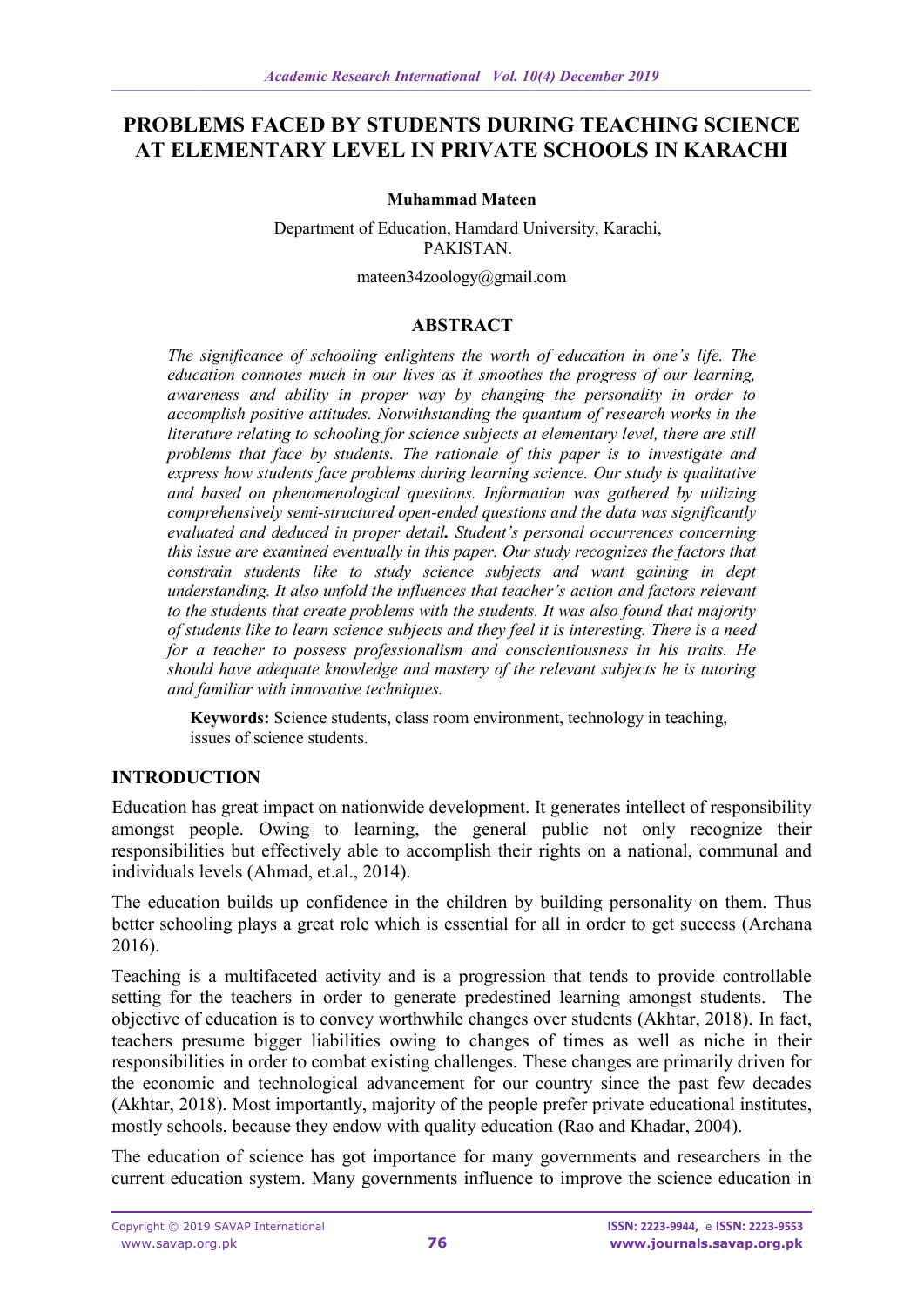order to advance science education. Due to this reason, a lot of research work has been performed to find out what variables at all levels using different variables and methodologies (Adu-Gyamfi, 2014).

Education has numerous challenges today in our country for elementary students. The first and foremost issue has grown and resisted in the system since independence. We could not manage to provide suitable laboratories and equipment for the use during teaching science (Sarangapani, n.d).

The knowledge and implication of science teachers with regard to instructional procedures are critical for the development of interests and attitudes of students to pursue any science subject in the foresee able future, for instance, procedures for appraisals, student's groupings and the nature of incentive and penalty (Anderman et al., 2012).

The aim of this research paper is to investigate whether teaching science at elementary school level in private school in Karachi is easy or not, to explore the teaching method using technology, by examining the circumstances why students perform better and learn better using experiments in their laboratories. The reason of our study is to inspect the problems faced by students during teaching science at elementary level in private schools in Karachi. This study will investigate the questions concerning issues related with common difficulties that may student face and the ways teachers assist students to prevail over their difficulties. Further, the study will be focused on the nature of problems faced by students during teaching science.

Science gives the knowledge regarding the material and natural world. The knowledge acquired from science can be examination, measurement, discovery, assumption and theoretical imagination relevant to non-human objects, their possessions and interfaces. The topic of science diverts attention towards material world whether the subject matter is relevant with the topic of forces in physics or whether it is the solubility of substances issue in water related with chemistry or it is related with biology genetics. This attention tends to attract the processes to think and induce students to learn regarding the basic concepts and theories associated with them. Conversely, science class rooms and schools lack this approach evidently. Indeed, science classes are not unique with history and language classes. Teachers teach students from textbook (Sarangapani, n.d).

### **Research Questions**

The research was guided by following research questions which assist to accomplish the purpose of the research.

Thus, the research paper will examine the following two research questions:

- 1. Learning science at Secondary school level is not an easy task?
- 2. What factors are involved causing problems faced by students learning science?

### **METHODOLOGY**

This study is a qualitative study based on the composition of phenomenological inquiry. The aim of our study is to explore and highlight the problems faced by students during learning science as well as their impact on their academic performances.

Our study involves interviews of 20 students from 10 different schools in District East Karachi. Therefore, ten different schools in District East were selected to explore the challenges faced by students by elucidating the purpose and benefits of our study. A gender steadiness was required in order to evade gender concerns in the choice of participants. Thus, one boy and one girl were selected in each school. Similarly, other issues were not seen as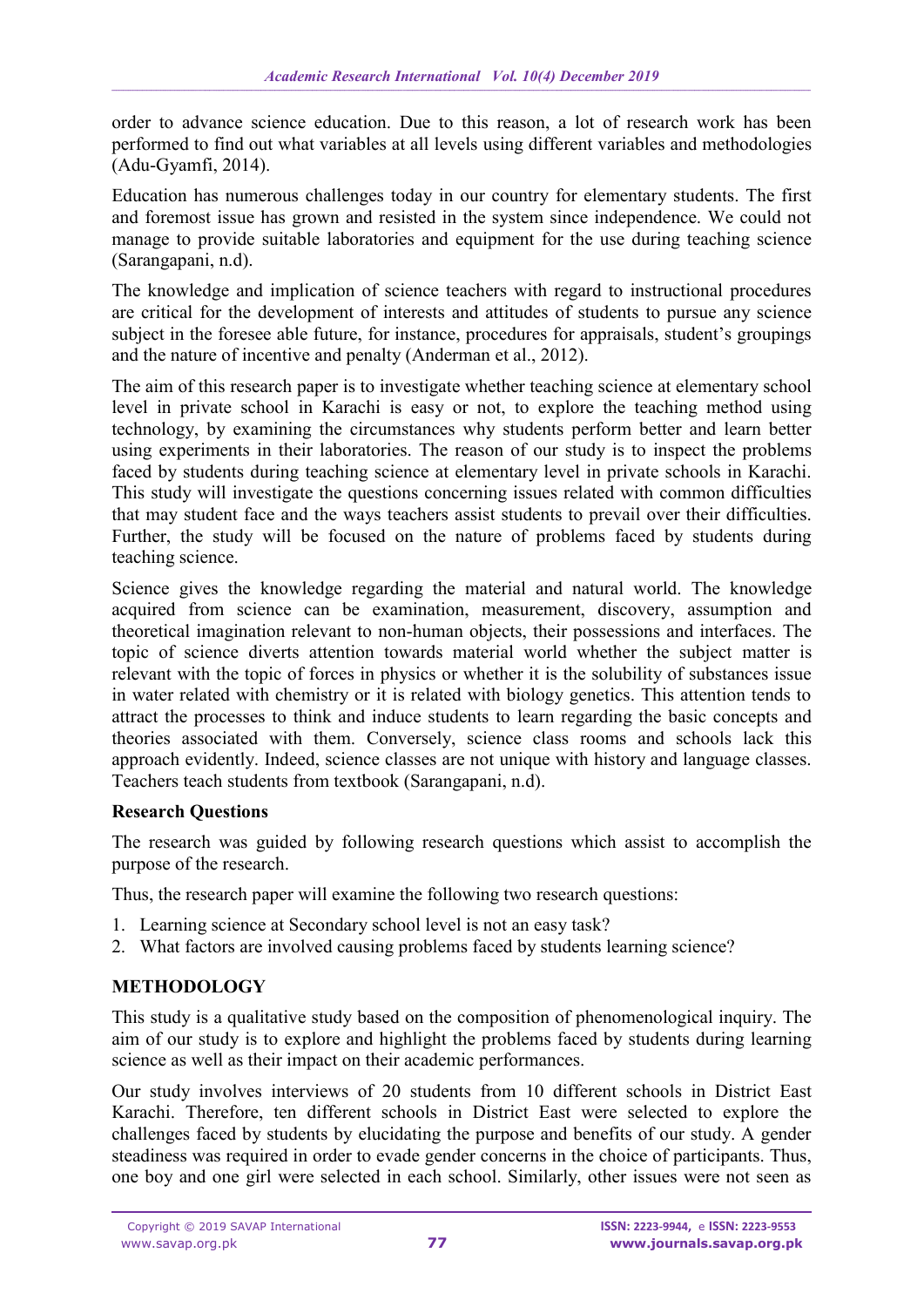important considerations for example the race and social class of the participants. All interested students may contribute notwithstanding of their gender, race and social class. Experienced tutors who were in the field of education since the last five years were also involved in the selection of students. New teachers were excluded and the motive of the elimination of new tutors was that they did not be able to please and coherent the complicacy of the phenomenon for students at their early careers.

The interviews were carried out at an agreed locality decided by students and researcher with exceptional prominence on confidentiality to the extent possible with the accord of the interviewee. With the consent of students, the talks with interviewees were audio documented for an accurate account of what these students wished to say (Velez, 2006). Comments were written during the interview to ensure against breakdown in audio documenting. Each interview was performed once, for the period of around thirty minutes with each participant. This is regarded as a suitable extent of time to remain the participants incited and engaged. If longer the discussion may result in tediousness and tiredness for both the interviewer and the participants (Velez, 2006). Prior to start an interview, students were requested to sign a permission form specifying that their agreement to contribute in the examination were guaranteed that their obscurity and privacy will be protected at all phases of the study. Data collected from the interview will be analyzed in the next chapter. Conclusions may be drawn on the basis of findings of interviews and recommendations may be given.

## **FINDINGS AND DISCUSSION**

In this chapter, findings of the research will be presented with students' comments and their expectations as per the objectives of the study. Further, their findings will be analyzed.

The first three questions of our study for our selected participants are based on Yes or No where they have to answer either Yes or No. These are based from question 1 to question 5. The analysis for question 1 to question 5 is given below:

## **1. Students believe that they like to learn science at secondary school level**

Of the questions asked to 20 participants, 12 students believe that they like to learn science at secondary school level and 8 students believe that they do not like learning science at secondary school level. Thus the majority of the students have an opinion that they like to learn science at secondary school level.

## **2. Students believe that they enjoy learning science at secondary school level**

Of the questions asked to 20 participants, 13 students believe that they like to enjoy science at secondary school level and 7 students believe that they do not enjoy learning science at secondary school level. Thus, likewise, we can say that the majority of the students have an opinion that they enjoy learning science at secondary school level.

## **3. Students believe to pursue a career in science subjects**

Of the questions asked to 20 participants, 13 students believe that they like to pursue their career in science subjects in the future while 7 students believe that they will not pursue their career in subjects. Therefore, similar to the above two questions, majority of the students have ambition to pursue their career in science subjects in the future.

## **4. How do you see the learning of science at secondary school level?**

The feedback to this statement was based on detailed answers provided by the participants. One student argues that learning of science is interesting for him and that we learn nature in the subjects of science, as under: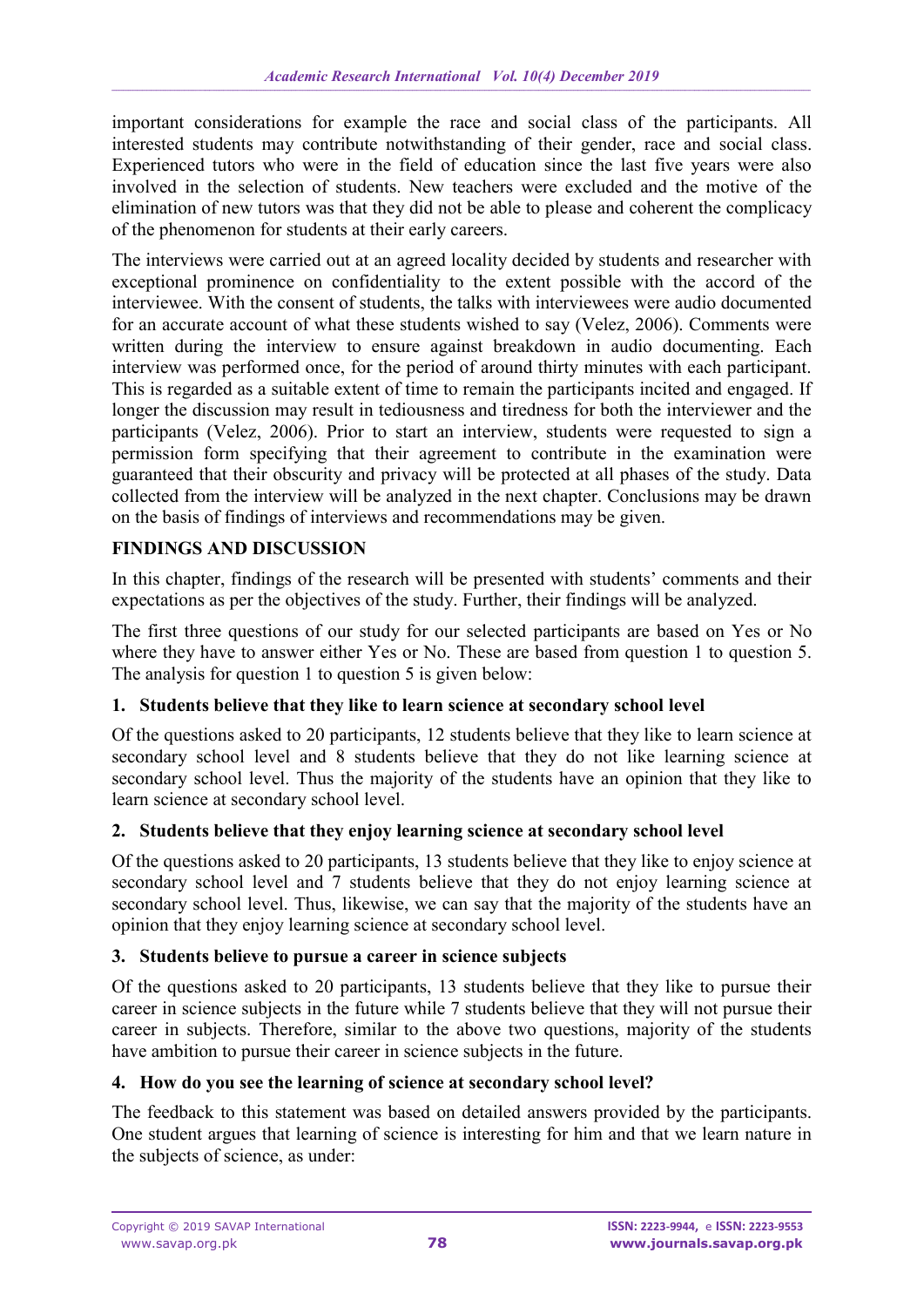*"Learning of science at secondary school level is interesting for me where we learn the nature of science in truthful manner. Their practical and experiment are classified and analyzed in proper way."*

On the contrary, a student argues that the purpose of getting science knowledge is to seek the knowledge of natural world. In these subjects, students are involved in their topics as compared to commerce subjects, as under:

*"The purpose of getting science knowledge in depth is to see the natural world by acquiring knowledge, conceptual understanding and skills to solve problems and make decisions. In science, students actively involved in their own learning. Science is a ways of thinking."*

A participant gives a response that science develops problem solving skills by increasing their knowledge. According to him, the concept of root memorization can be reduced. His remarks were under:

*"For me, with the help of learning science, students can develop conceptual framework as well as may develop problem solving skills. By this, their knowledge may increase and they can memorize the information easily. The practical work and experiments promotes student discussion and group activities. Also, students can give interest and participate in enjoyable way."*

The subjects of science (in contrast to commerce subjects), give real life logical applications by using innovative technology. In her words:

*"This is simple. The science subjects give logic to solve any problem or issue by creating real life applications. Science education gives an idea how to use new invention and new technology. It also provides information that how earth functions by making use of natural resources. It also teaches us by observing impact of shortages of these resources that affect living things and how to conserve these resources."*

Further, the learning of science enhances reasoning ability by gaining knowledge of experimental work. As noted by one of respondents, it is interesting and important subject, as under:

*"The learning of science at secondary school level increases and develops reasoning ability of science by understanding the practical skills for a particular work or project. Science is the important subject. In learning science, for teachers, it is easy to teach them and for students, it is easy to understand a concept or process. Also, student can find this situation valuable to solve other issues easily. It gives deep understanding of a subject both in terms of theory and practical. It clarifies the concept of any process clearly and students can aware of different dimensions of science."*

Most importantly, as noted by one of the students, science is interesting subject that motivates us to observe new inventions. This may help to take better decision in the words of our respondent:

*"The learning science at secondary school is interesting. It encourages students to observe new inventions and natural world in a better way both practical and theoretical. They give proper understanding and skills for a particular concept or idea or process in order to solve problems or increase knowledge. After that, better decisions can be taken for different issues. It is easy to memorize. The science gives curiosity for the natural world."*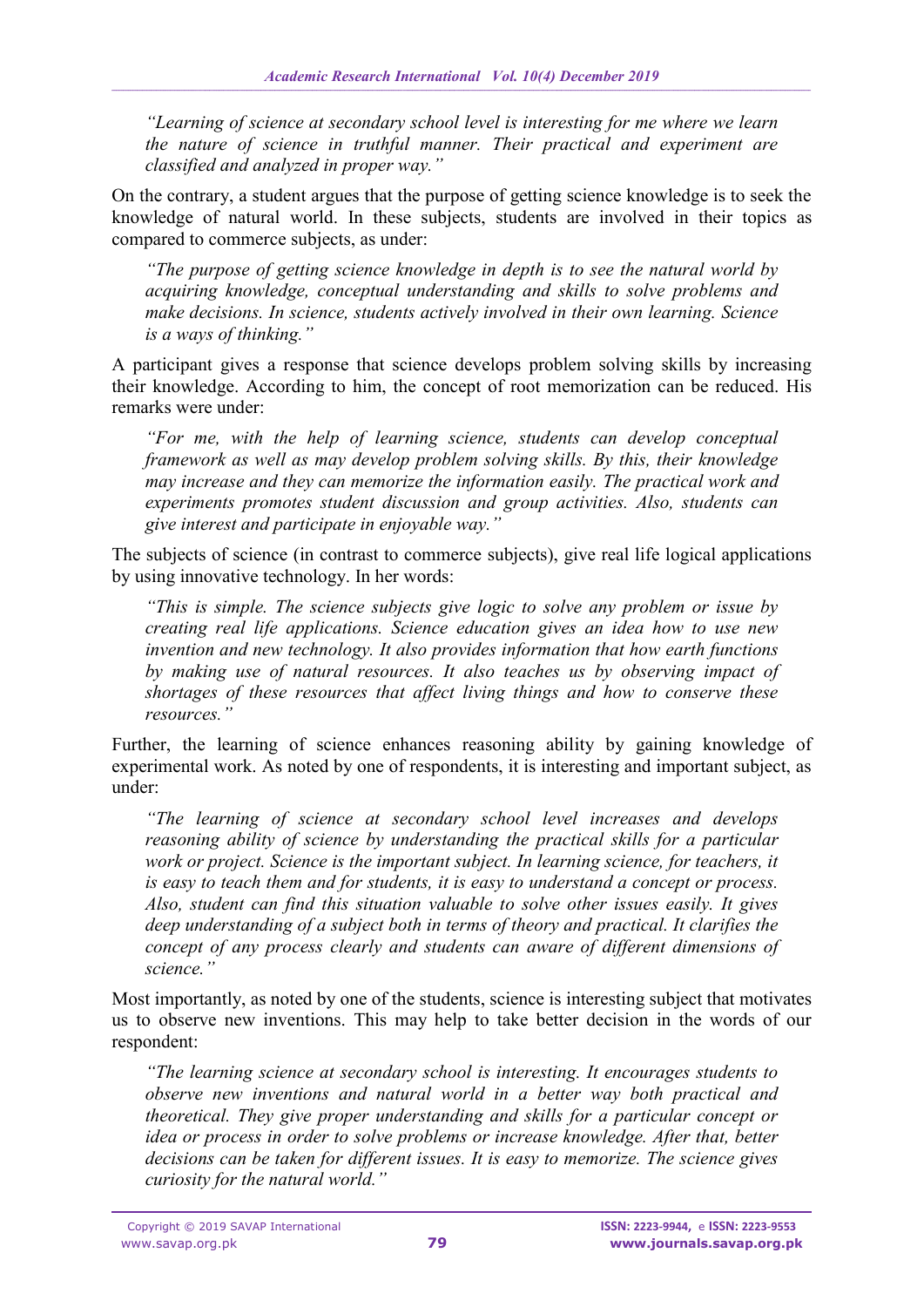The two students gave nice remarks and told that different topics of science are fascinating if someone understands concepts of the theories and its applications. Then it is easy for them to memorize. The knowledge communicates to the end user in proper way:

*"I like it because learning science at secondary school level develops scientific skills of us. It increases the knowledge of a case or process because we involve in both theory and practical. The learning of science investigates and evaluates scientific evidence in an effective way by drawing conclusions and communicating scientific ideas for the next research. It gives practical results accurately. We can increase technology due to scientific practical."*

*"It is fascinating if we understand the concept and application of any topic. The scientific knowledge communicates to the end user in a better way to understand their ideas, arguments or inventory due to the practical nature of the topic. We can understand a theme or idea practically if theory is difficult to understand. These concepts may help us to apply them in familiar or similar situations. The skills of student may develop and increase inventive thinking of student by scientific information."*

Practical and experiments in the laboratory increase the interests of students in better way. They help them to get better knowledge. They provide knowledgeable results effectively and efficiently.

*"Learning science enables students to increase scientific skills and knowledge. Students may take interests to carry out scientific investigations for any topic. We can do any type of practical for testing or understanding scientific process. They provide knowledge what to do and what should not do for specific experiments. Experiments give better ideas to understand and grasp the knowledge. Also, numerical calculations and diagrams give better analysis and for data interpretation so that appropriate conclusions can be taken for certain theories or ideas for which we are undertaking the practical or experiments."*

The learning of science enhances the development of students and increases the behavior of student to the society and thus creates sense of responsibility in their minds for safe working. A student remarked:

Learning science at secondary school helps student to increase his or her *development. It increases the attitude of student to make them responsible and caring individuals of society. It links the lives of students inside and outside school by enhancing the sense of responsibility by respective others. It gives an idea how working in a team is effective and collaborative. It supports others to create safe working environment for living things.*

Further, learning of science is interesting for few students. It helps to create safe working environment. It encourages student to generate new ideas. It is interesting to learn. It also increases scientific skills and knowledge of students by augmenting the capability of innovative thinking as noted by few respondents.

Science knowledge at elementary schools gives better decision making skills to students. The science subject is easy. One respondent argued in that way:

*It helps us for getting better decision. It is helpful and gives deep understanding of a topic if we understand the concept of any idea or process. Learning of science is easy. I get more information about previous topics of science.*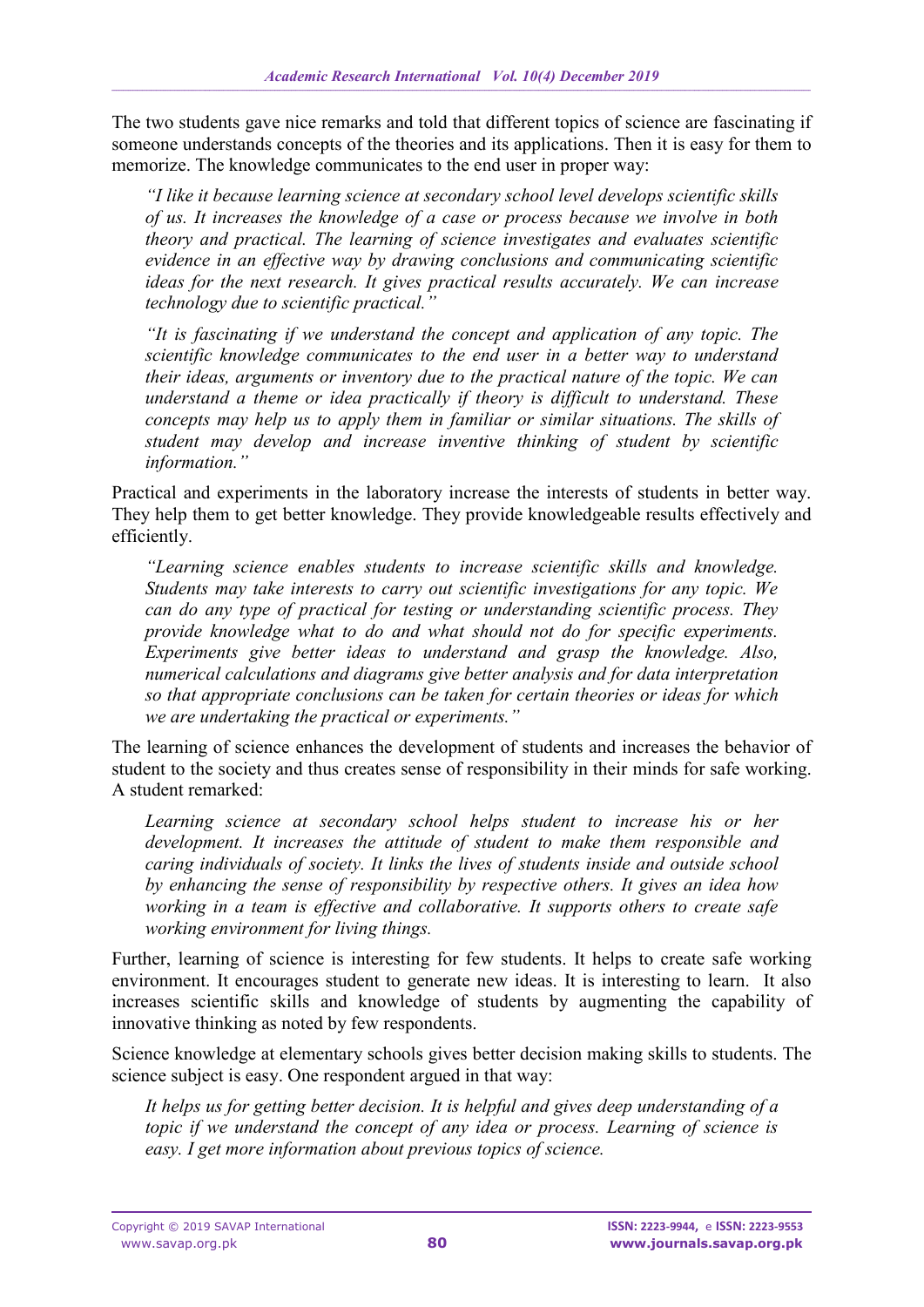### **5. Explain why you believe that learning science is an interesting one?**

The world defines the concepts of science and it helps to succeed in the world. Science can be seen everywhere and it can be interrelated with anything in this globe. Two of our respondents argued in that way. One of them gave a brilliant example:

*Because science is surrounded and varied with everyday life. Our world defined scientific concepts and they help us to succeed in the world. Learning science means learning how to think, learn and resolve problems and take decisions in practical and better way. No doubt, science gives this education for our lives.*

*The learning of science is interesting because we can find science everywhere. It is all about thinking what we think about the science. The knowledge of science is related with the scientific methods and inventions. What we achieved and what we have to achieve is dependent with science. The science can be linked to any thing. For example, just take an example of school bus. It is the product of scientific invention as mechanical engineering. Roads, sidewalks, road infrastructures are the examples of scientific inventions. The smart phone at the hand of student is the outcome of software engineering due to the knowledge of science.* 

It is interesting for me as it is related with both theory and practical. Practical help me to understand concept effectively and efficiently. A student gave response nicely:

*Because the learning of science at school is related with theory and experiment. We can decide about any concept or idea due to practical or experiment. We can take better decision on the processes, or ask questions from other students or teachers, test and evaluate the result and also make further future decisions. The other reason is that we have thorough information and appropriate knowledge of any topic.* 

One student argued in this way that science is interesting to him as it is related with the problems in the form of theory and solutions in the form of practical. In her words:

*I believe learning science is interesting because it involves direct problems (theory) and solutions (experiment/practical) that increase the knowledge and skills of the student. Problem solving and critical thinking are important parts for student learning in school. The other reason is that the scientific inquiry gives us proper reasoning to understand the real topic and we can be better involved in critical thinking. Critical thinking is needed in every subject.*

The science learning is interesting for the majority of students. It is due to the practical nature of study. Also, it is amazing subject and the practical are amazing.

Two students remarked exclusively:

*Because the practical nature of study, it motivates students with exciting material in the books related with a particular topic. The learning of science engages students to understand the concepts and encourages them to read further. The other reason is that the learning of science is relevant to the daily life that builds the knowledge of student by increasing the power of better decision making. The science education gives opportunity to get skills and expertise for succeed in the class and other areas.*

Learning science is amazing. It is not the favorite subject of mine but it is favorite *because it teaches us beyond the classroom. Sometimes the practical and experiments are funny that involves interests in the discovery of all past inventions.*

Getting knowledge of science is fascinating with the implications of its knowledge to the world and observations for students as well as others. This is interesting owing to the creation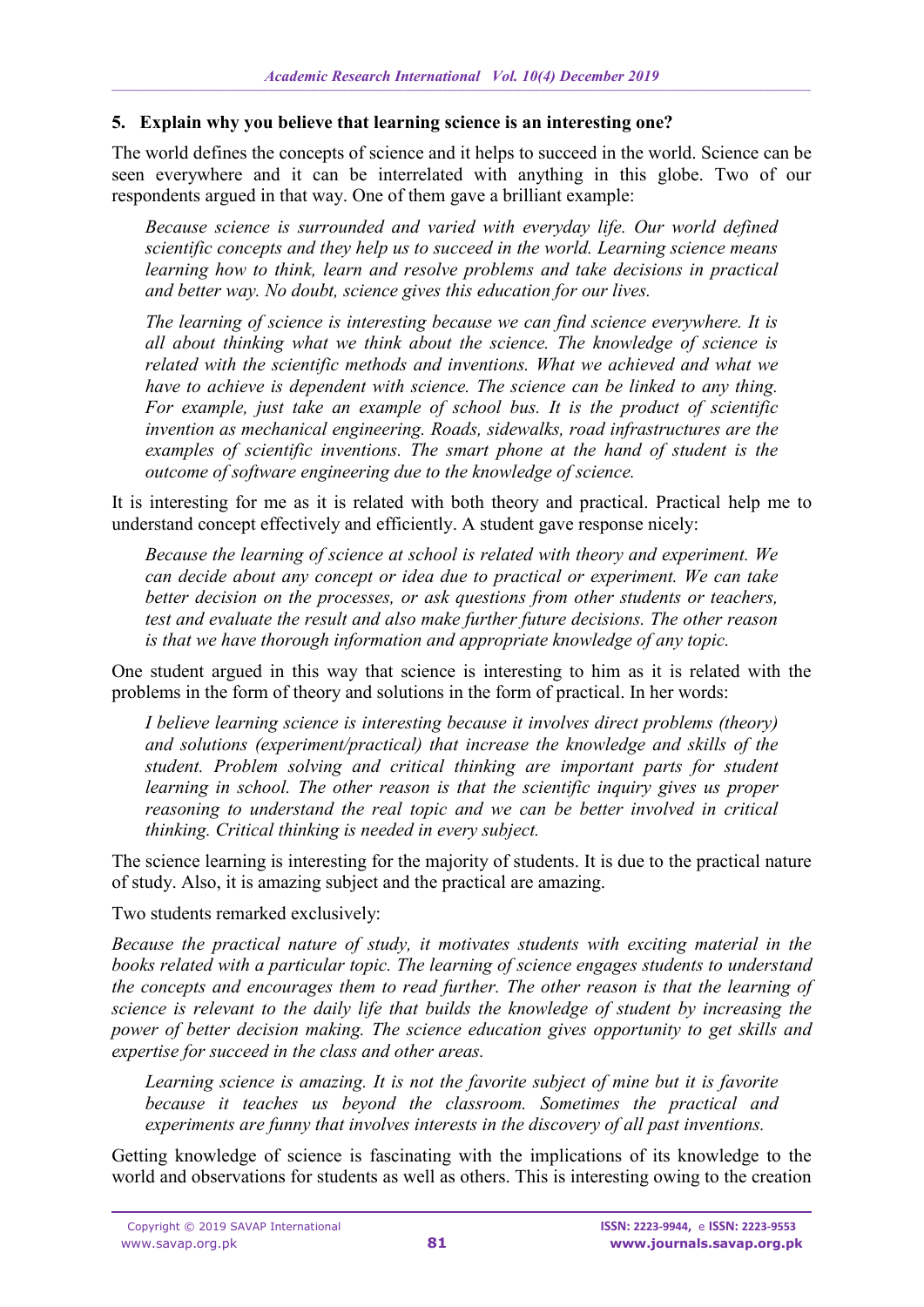of observations in the presence of science. Thus the observations have dealt in great depth in the knowledge. For such, it is interesting as to give proper reasoning of any idea or process. The observations with regard to the science knowledge by five respondents are that:

- (i) Learning science at secondary school level is fascinating and interesting. The reason is that it explains our world and the skills we learn from the classes are useful to apply them outside the classroom. For example, science teaches us how to heat Bunsen burner or recite the periodic table. We can know the awareness related with the centre of earth (if we talk about planets in Physics).
- (ii) Learning science for me is interesting because the subjects of science give observation to us. We observe things due to the presence of science. We can know what will be the effect of chemicals if we combine them. We can know what will be the effect of observation changes etc etc.
- (iii) Because the science give reasons for what is happening in the world. As we know that the subject is related with theory and practical, with the study of practical/experiments, we can find proper reason of the theory. Science develops the skills of problem solving and critical thinking.
- (iv) Learning science is interesting for me because it is based on facts and logical reasoning.
- (v) Its experiments are interesting. The practical motivates us to investigate further.
- (vi) Learning science is interesting one because I know about what is happening and how and why, like circulation of body.

## **CONCLUSIONS AND RECOMMENDATIONS**

After analyzing data, we may conclude that the education of science has got importance for many governments and researchers in the current education system. Limited resources in the class are basic reasons for the problems faced by students in developing countries. This may originate deficiency in science faculties, worse book qualities, a structure of study that encourages route memorization, shortage of labs/equipment and additional possessions for teachers. According to our study, majority of students like to learn and enjoy science subjects at secondary school level. The subject of science gives real life situation with appropriate applications using innovative technology. The subject of science is interesting that motivates the individual to observe new inventions. It enhances reasoning ability. The learning of science enhances the development of students and increases the behavior of student to the society and thus creates sense of responsibility in their minds for safe working. Practical and experiments in the laboratory increase the interests of students in better way. The science knowledge increases scientific skills and knowledge of students by augmenting the capability of innovative thinking. Science knowledge at elementary schools gives better decision making skills to students. Further, Science can be seen everywhere and it can be interrelated with anything in this globe. Practical helps the students to understand the concepts of any ideas effectively and efficiently. It has been a debate since long by the teachers relevant to the continuation of association between teaching-learning style match and its impact on students' performances. Lots of books have been published but the debate on the subject may not end. The tutoring procedures for science teachers such as ways of appraisals, grouping, rewards and penalties have great impact on the interests of students as well as to pursue science subjects (Anderman et al. 2012). Pakistani primary school teachers may not have inevitably an educational background for science and how they will teach the student is evident from their background. The science text books play a key role in learning science. Quality of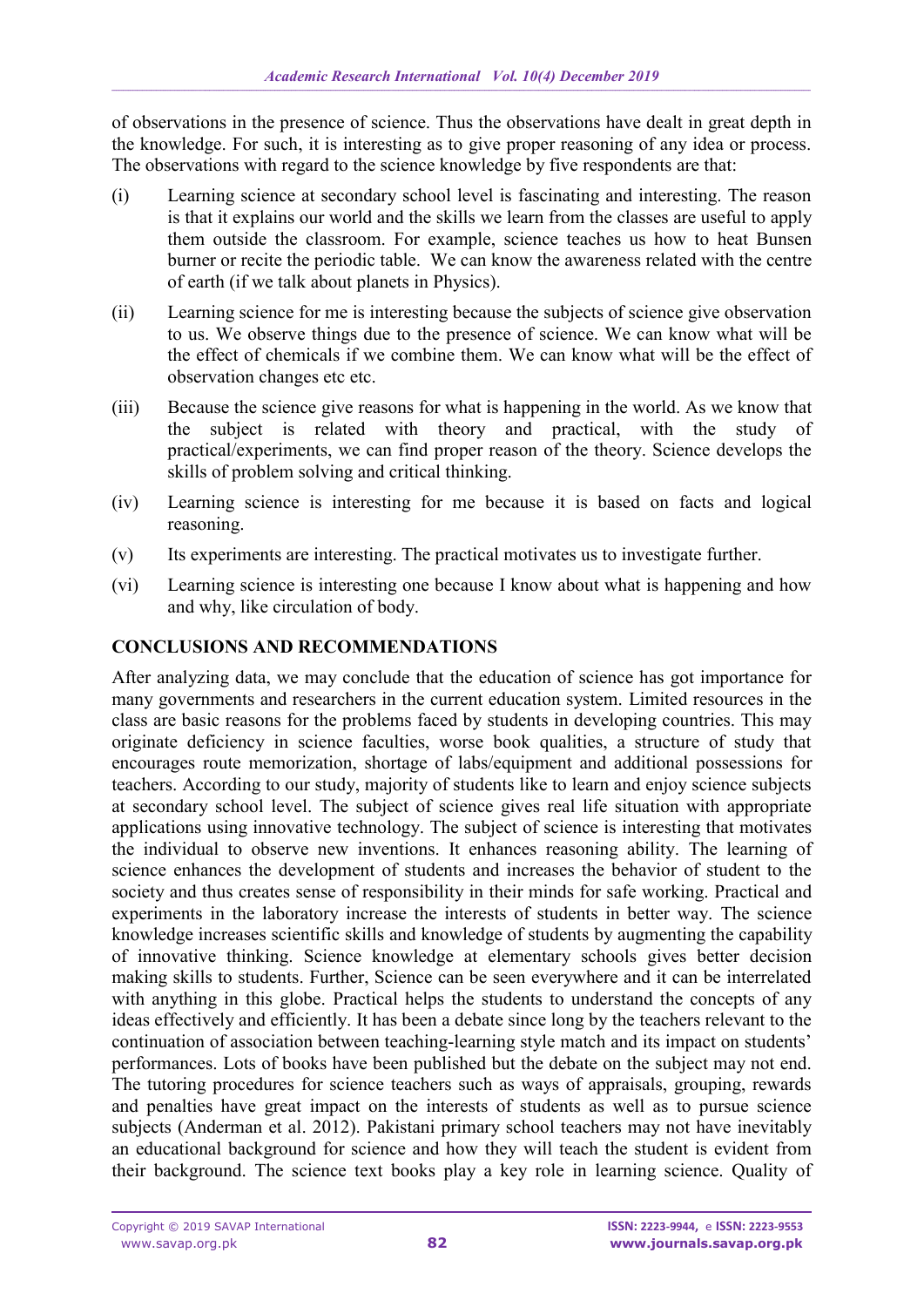science textbooks is not effective. The text books are very theoretical, formal and inappropriate to develop exact concept by generating students' interest. The study recommends that teachers should include the interest of students and the adequacy of their input in the science subjects for its progress and technological development (Fensham 2008). Teachers must teach science like a science subject (Wieman, 2008). Teachers should use by the help of presentation of ideas and images to solve complex problems. Further, they have to achieve new scientific knowledge in the class. This will increase the performance of students (Kozan-Naumescu & Pasca, 2009). Teaching methods may be organized with appropriate standards and the ways as scientists carry out scientific research (Wieman, 2008). The teachers should give extra time for teaching in schools. Further, the class size has favorable impact on the performance of students. The class is a factor that influences student learning in American education (Duflo et al., 2015). Smaller the class, easier for the teachers to manage.